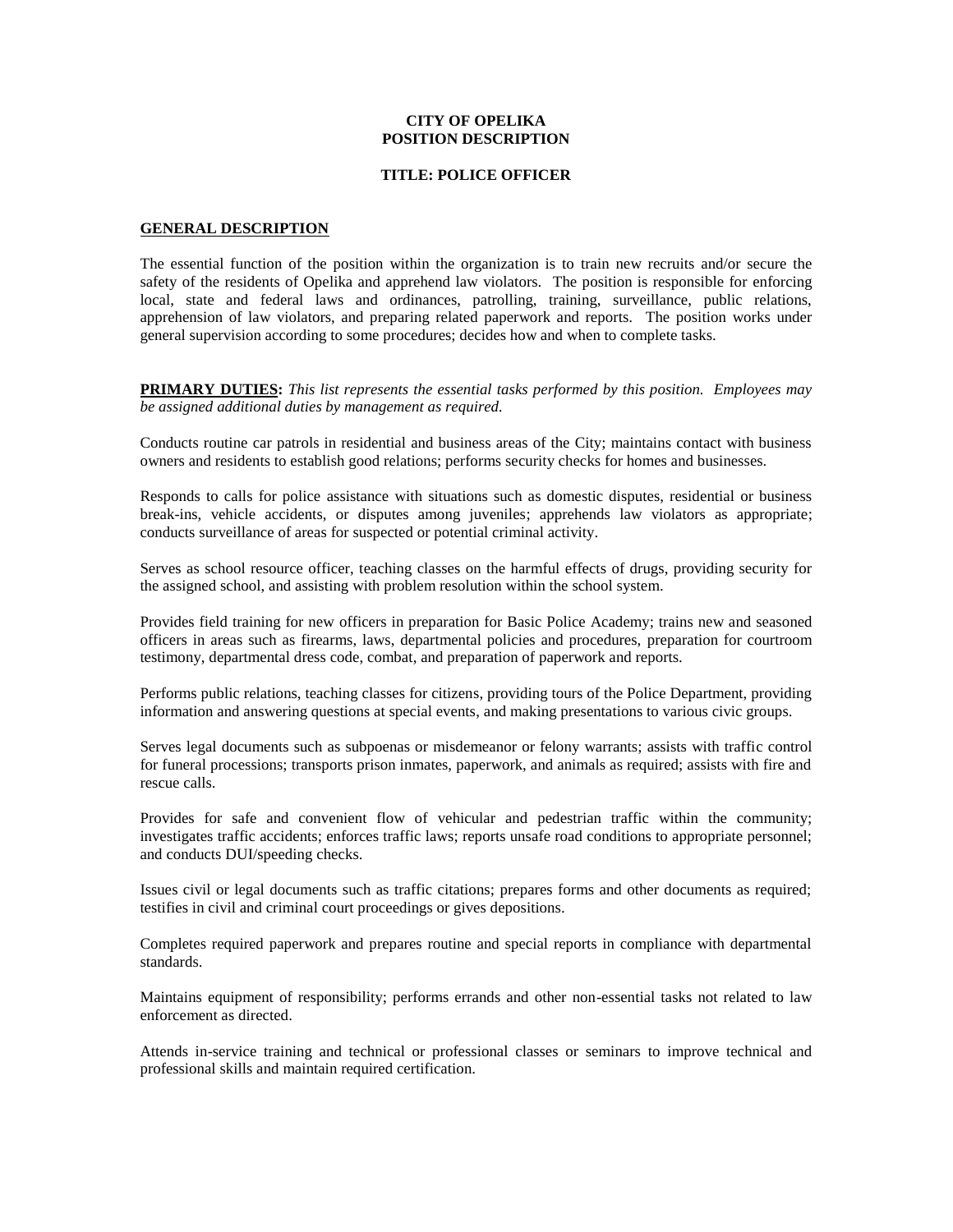## **POLICE OFFICER**

**DATA RESPONSIBILITY:** *Data refers to information, knowledge, and conceptions obtained by observation, investigation, interpretation, visualization, and mental creation. Data are intangible and include numbers, words, symbols, ideas, concepts, and oral verbalizations.*

Computes or performs arithmetic operations.

**PEOPLE RESPONSIBILITY:** *People refers to individuals who have contact with or are influenced by the position.*

Persuades or influences others in favor of a service, course of action, or point of view.

**INVOLVEMENT WITH THINGS:** *Things refers to inanimate objects such as substances, materials, machines, tools, equipment, work aids, or products. A thing is tangible and has shape, form, and other physical characteristics.*

Handles or uses machines, tools, equipment or work aids involving some latitude for judgment regarding attainment of a standard or in selecting appropriate items such as police vehicle or firearms.

**ASSETS RESPONSIBILITY:** *Assets responsibility refers to the responsibility for achieving economies or preventing loss within the organization.*

Requires minimum responsibility for only small quantities of low cost items or supplies where opportunities for achieving economies or preventing loss are negligible.

**MATHEMATICAL REQUIREMENTS:** *Mathematics deals with quantities, magnitudes, and forms and their relationships and attributes by the use of numbers and symbols.*

Uses addition and subtraction such as making change.

**COMMUNICATIONS REQUIREMENTS:** *Communications involves the ability to read, write, and speak.*

Reads journals and manuals; composes specialized reports using proper format and grammar; speaks to groups of coworkers and people outside the organization.

**COMPLEXITY OF WORK:** *Complexity of work addresses the analysis, initiative, ingenuity, creativity, and concentration required by the position and the presence of any unusual pressures.*

Performs coordinating work involving guidelines and rules with constant problem solving; requires continuous, close attention for accurate results or frequent exposure to unusual pressure.

**JUDGMENT REQUIREMENTS:** *Judgement requirements refers to the frequency and complexity of judgments and decisions given the stability of the work environment, the nature and type of guidance, and the breadth of impact of the judgments and decisions.*

Requires responsibility for the actions of others, requiring development of procedures and constant decisions affecting subordinate workers, crime victims, criminals, or others in the general public; works in a very fluid environment with guidelines but significant variations.

**IMPACT OF ERRORS:** *Impact of decisions refers to consequences such as damage to property, loss of data or property, exposure of the organization to legal liability, or injury or death for individuals.*

Makes decisions with moderately serious impact - affects work unit and may affect other units or citizens.